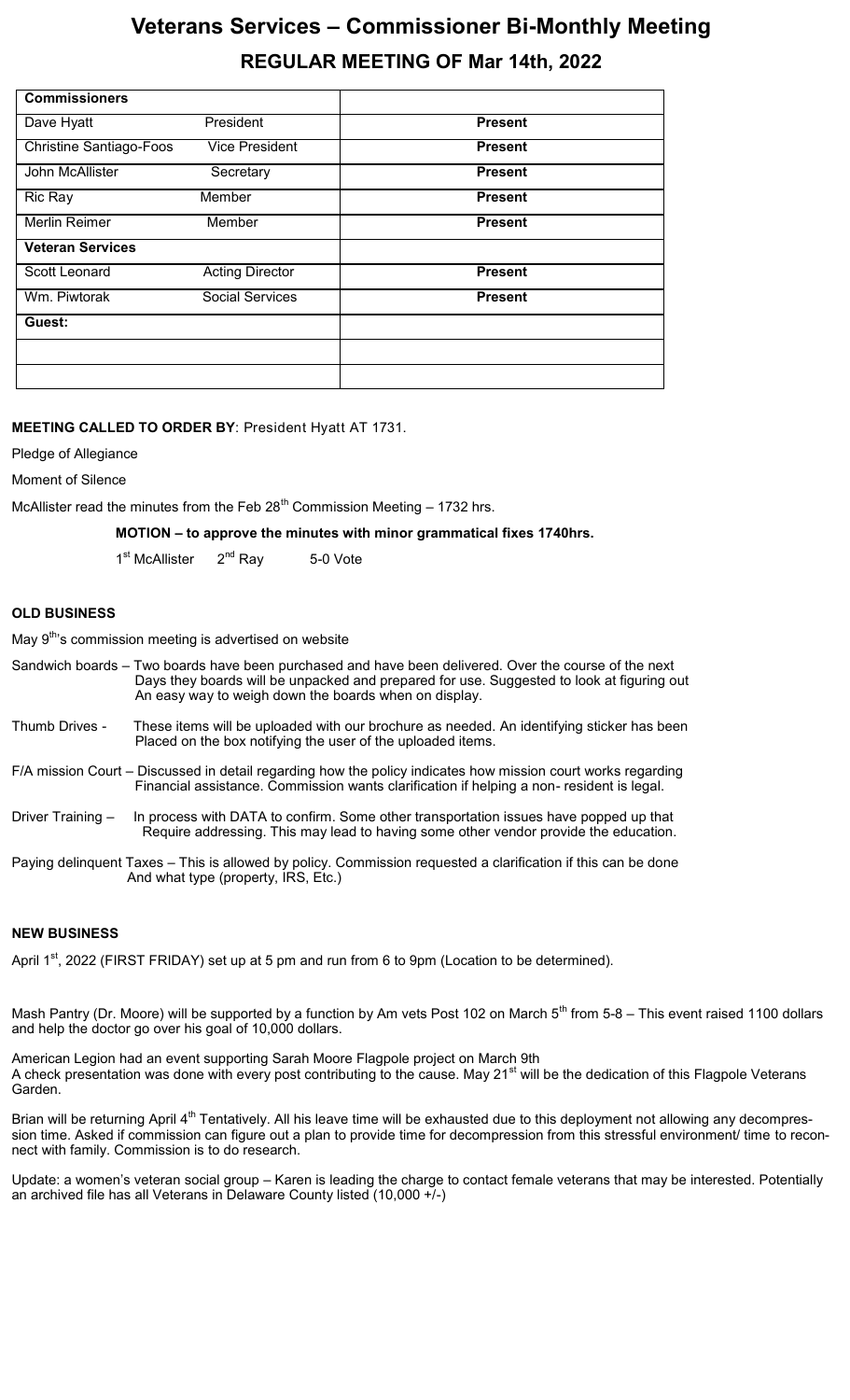March 29<sup>th</sup> – Vietnam Veterans Association will be hosting an event at the Historical Courthouse honoring Vietnam War Veterans Day. This will take place at noon.

A new flagpole was installed to identify all 6 branches of service can fly independently

Rey and Scott pulled all of the flag holders and will be replacing them prior to any events happening.

Ashley Post 457 was contacted to host a future commission meeting. Discussion ensued to determine amount of times a commission meeting should be somewhere else. Determined that spring and fall with a review after the 2<sup>nd</sup> meeting to see if increasing should occur.

Chillicothe VA is scheduled to go away. This went public on 3-14-2022. Not sure how this loss is going to be addressed however a community outreach care is slated for Delaware County. VA Community Living Center is schedule to move to Columbus.

### **Actionable items:**

1. Can a non-resident assigned to Mission court receive County Financial Assistance Legally?

- 2. Clarify what is considered Delinquent taxes Property, Income, Etc?
- 3. Commission is to research potential decompression time off for deployed veterans.
- 4. Seek out Archived Files of a list of Veterans Living in Delaware County.
- 5. Call proper people to reserve parking for VVA trailer on March 29<sup>th</sup> for event at Historical Courthouse.

### **MOTION – Executive Session – Enter – 1827hrs.**

1st - Hyatt  $2^{nd}$  – Ray 5-0 vote

Financial Officer provided an activity report on 10 veterans; of those Commission heard 1 request.

### **Motion - Executive Session – OUT – 1921hrs.**

1<sup>st</sup> – Reimer 2nd – McCallister **6-1 bis 1918** 5-0 vote

### **Executive Session outcome:**

| Veteran        | <b>Food Card</b> | <b>Dental</b>   | F/A        | <b>Amount</b>              | <b>Commission</b> | Amt. Requested                 |  |
|----------------|------------------|-----------------|------------|----------------------------|-------------------|--------------------------------|--|
|                | <b>YES</b>       | <b>NO</b>       | <b>YES</b> | \$2,446.94                 | <b>NO</b>         | \$                             |  |
| 2              | <b>NO</b>        | <b>NO</b>       | <b>YES</b> | \$<br>453.42               | <b>NO</b>         | \$                             |  |
| $\overline{3}$ | $\overline{NO}$  | $\overline{NO}$ | <b>YES</b> | 1,102.67<br>$\mathfrak{S}$ | $\overline{NO}$   | \$<br>$\overline{\phantom{0}}$ |  |
| 4              | <b>NO</b>        | <b>NO</b>       | <b>YES</b> | \$2,150.88                 | <b>NO</b>         | \$                             |  |
| 5              | <b>NO</b>        | <b>NO</b>       | <b>YES</b> | 324.89<br>\$               | <b>NO</b>         | \$                             |  |
| $\overline{6}$ | <b>NO</b>        | <b>NO</b>       | <b>YES</b> | \$2,265.40                 | <b>NO</b>         | \$<br>۰                        |  |
| $\overline{7}$ | <b>NO</b>        | <b>NO</b>       | <b>YES</b> | \$<br>492.05               | <b>NO</b>         | \$                             |  |
| 8              | <b>NO</b>        | <b>NO</b>       | <b>NO</b>  | \$<br>$\blacksquare$       | YES*              | \$<br>10,293.53                |  |
| $\overline{9}$ | <b>NO</b>        | <b>NO</b>       | <b>NO</b>  | Denied                     | Mar 28th          | $\mathfrak{S}$                 |  |
| 10             | NO.              | <b>NO</b>       | NO.        | Denied                     | <b>NO</b>         | \$                             |  |

### **Commission Assistance**

Veteran #8 requested more than the Social Service Officer could provide so the commission reviewed documentation and had an extensive dialogue to come to the following motion:

**MOTION –** To assist Veteran #8 by providing funds totaling \$6,072.00 to cover multiple medical bills and a portion of a home refurb.

 $1$  and  $1$  $1<sup>st</sup>$  – Reimer  $2<sup>nd</sup>$  Santiago-Foos  $4-1$  vote

### **GOOD FOR THE ORDER**

No Report

**MOTION -** TO ADJOURN MEETING AT 1928 hrs.

1<sup>st</sup> McAllister 2  $2<sup>nd</sup>$  Reimer 5-0 vote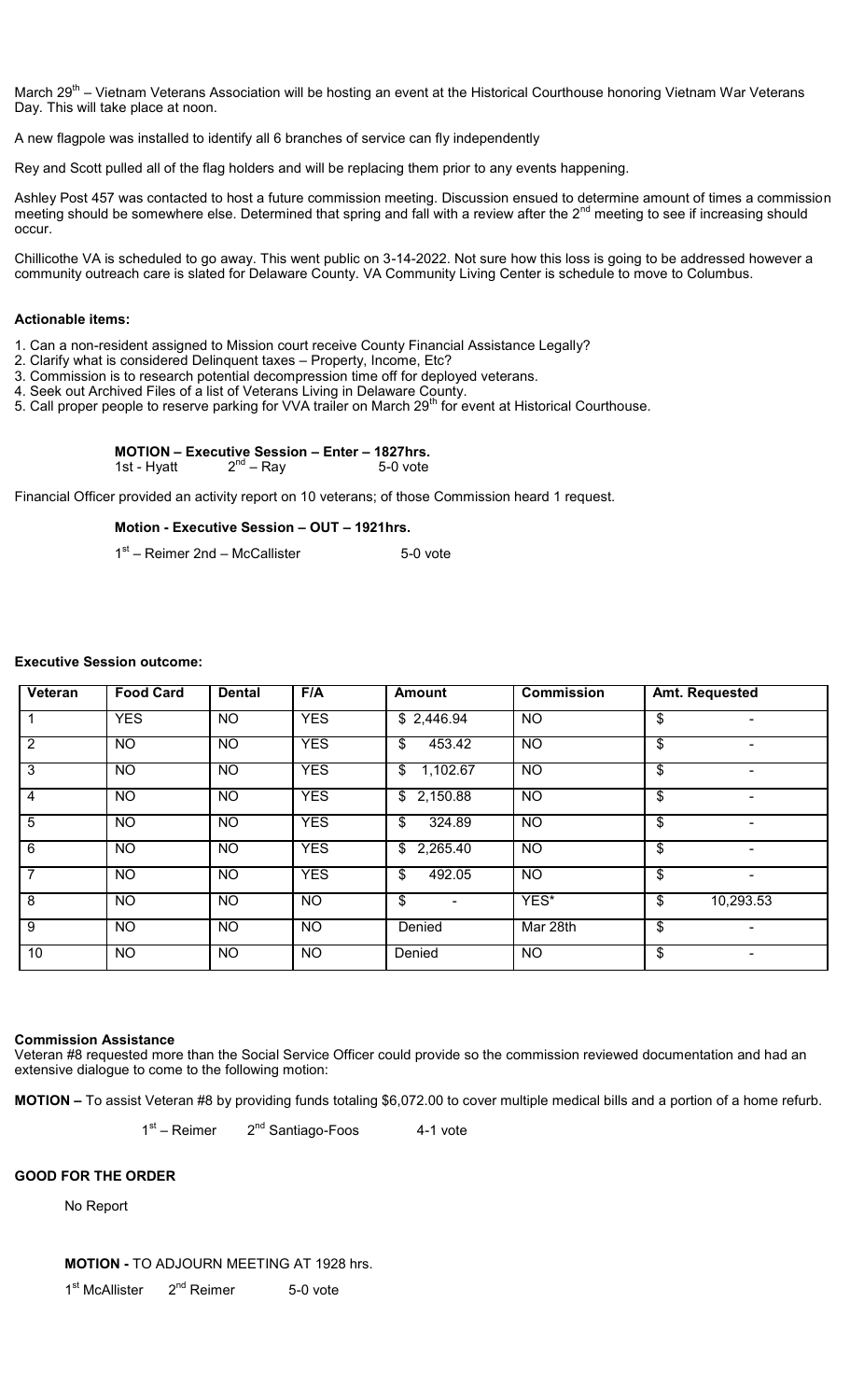# **Veterans Services – Commissioner Bi-Monthly Meeting REGULAR MEETING OF Mar 28th, 2022**

| <b>Commissioners</b>           |                        |                |
|--------------------------------|------------------------|----------------|
| Dave Hyatt                     | President              | <b>Present</b> |
| <b>Christine Santiago-Foos</b> | <b>Vice President</b>  | <b>Present</b> |
| John McAllister                | Secretary              | <b>Present</b> |
| Ric Ray                        | Member                 | <b>Present</b> |
| Merlin Reimer                  | Member                 | <b>Present</b> |
| <b>Veteran Services</b>        |                        |                |
| Scott Leonard                  | <b>Acting Director</b> | <b>Present</b> |
| Wm. Piwtorak                   | <b>Social Services</b> | <b>Present</b> |
| Guest:                         |                        |                |
|                                |                        |                |
|                                |                        |                |

## **MEETING CALLED TO ORDER BY**: President Hyatt AT 1730.

Pledge of Allegiance

Moment of Silence

McAllister read the minutes from the Mar 14th Commission Meeting – 1732 hrs.

**MOTION – to approve the minutes with minor grammatical fixes 1742hrs.**

1<sup>st</sup> Reimer  $2^{nd}$  McAllister 5-0 Vote

## **MOTION- to go into executive session** 1742hrs.

1<sup>st</sup> Reimer 2<sup>nd</sup> Santiago-Foos 5-0 Vote

## **MOTION – To come out of executive Session** 1838hrs.

#### **MOTION – To approve Veteran # 6 (2) months rent (1950.00 x 2) = 3900.00 Electric bill – 956.54 Food cards – 4 from the 150% list and (Does not Count) 4 from the 300# list (Counts)**

Discussion – none Approved 5-0 vote

| Veteran | Food Card  | Dental | F/A        | Amount  | Commission | Amount ap- | <b>Burial</b> |
|---------|------------|--------|------------|---------|------------|------------|---------------|
|         | NO.        | ΝO     | <b>YES</b> | 1269.35 | NO         |            |               |
|         | NO.        | ΝO     | <b>YES</b> | 2893.93 | NO         |            | 1000.00       |
| 3       | <b>YES</b> | ΝO     | <b>YES</b> | 321.10  | NO         |            |               |
|         | <b>YES</b> | ΝO     | <b>NO</b>  |         | NO         |            |               |
| 5       | <b>YES</b> | ΝO     | <b>YES</b> | 1199.52 | NO.        |            |               |
| 6       | NO.        | ΝO     | NO.        |         | <b>YES</b> | 5256.54    |               |